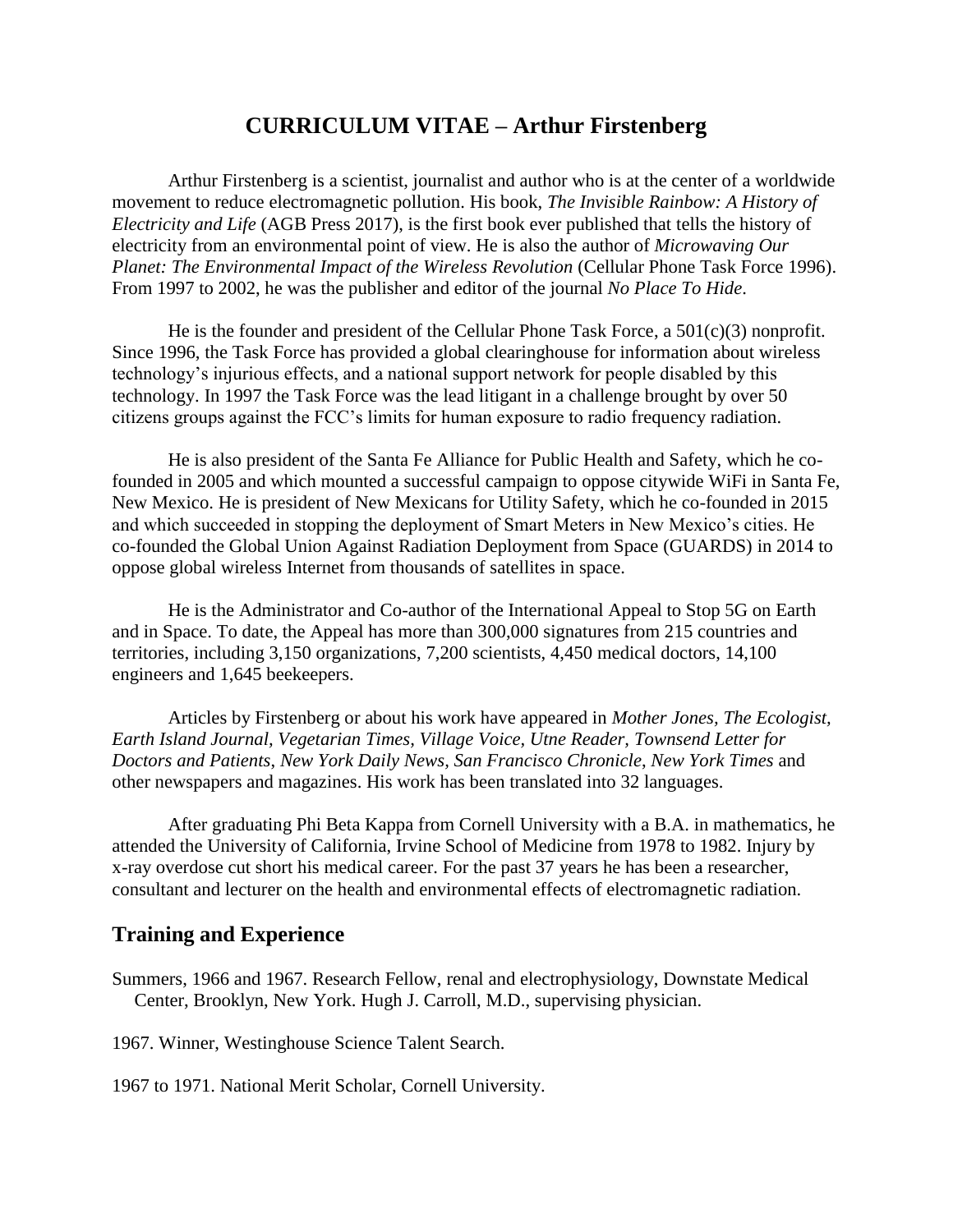- 1971. Bachelor of Arts with distinction in all subjects, Cornell University. Major: mathematics. Minor: physics.
- 1971. Elected to membership in Phi Beta Kappa.
- 1976. Completed professional training program for interpreters for the deaf. University of Arizona.
- 1977 to 1978. Pre-medical courses at San Diego State University and University of California, San Diego.
- 1978. Enrolled in University of California, Irvine Medical School.
- Summer 1980. Injured by overdose of X-rays. Became hypersensitive to electromagnetic radiation.
- December 1981. Presented first paper on health effects of electromagnetic radiation: "The effects of radiant energy on living organisms."
- February 27, 1982. Despite being in the top half of the class academically, was forced to resign from medical school due to life-threatening injuries from medical technology.
- 1983 to 1985. Completed RST-IV training and certification in the Rubenfeld Synergy Method at The Rubenfeld Center, New York, New York.
- 1986 to 1988. Completed Feldenkrais training and certification with Mia Segal in New York.
- 1996. Founded Cellular Phone Task Force.
- 1996 to present. President, Cellular Phone Task Force.
- 1997 to 2001. Leader of litigation brought by over 50 citizens' groups against the Federal Communications Commissions's guidelines for human exposure to radio frequency radiation. *Cellular Phone Taskforce v. FCC*, 205 F.3d 82 (2nd Cir. 2000) and *Cellular Phone Taskforce v. FCC*, 217 F.3d 72 (2nd Cir. 2000), *cert. denied* (2001).
- September 9, 1997. Cellular Phone Task Force incorporated in New York State as a domestic not-for-profit corporation.
- 1997. Expert witness, *Frank Szabo v. Esat Digifone Ltd.*, 2 ILRM 102 (Irish High Court, Feb. 6, 1998).
- 1997 to 2002. Publisher and Editor, *No Place To Hide*, a journal, distributed to subscribers worldwide, that documented the changes in public health and the environment that were being caused by wireless technology.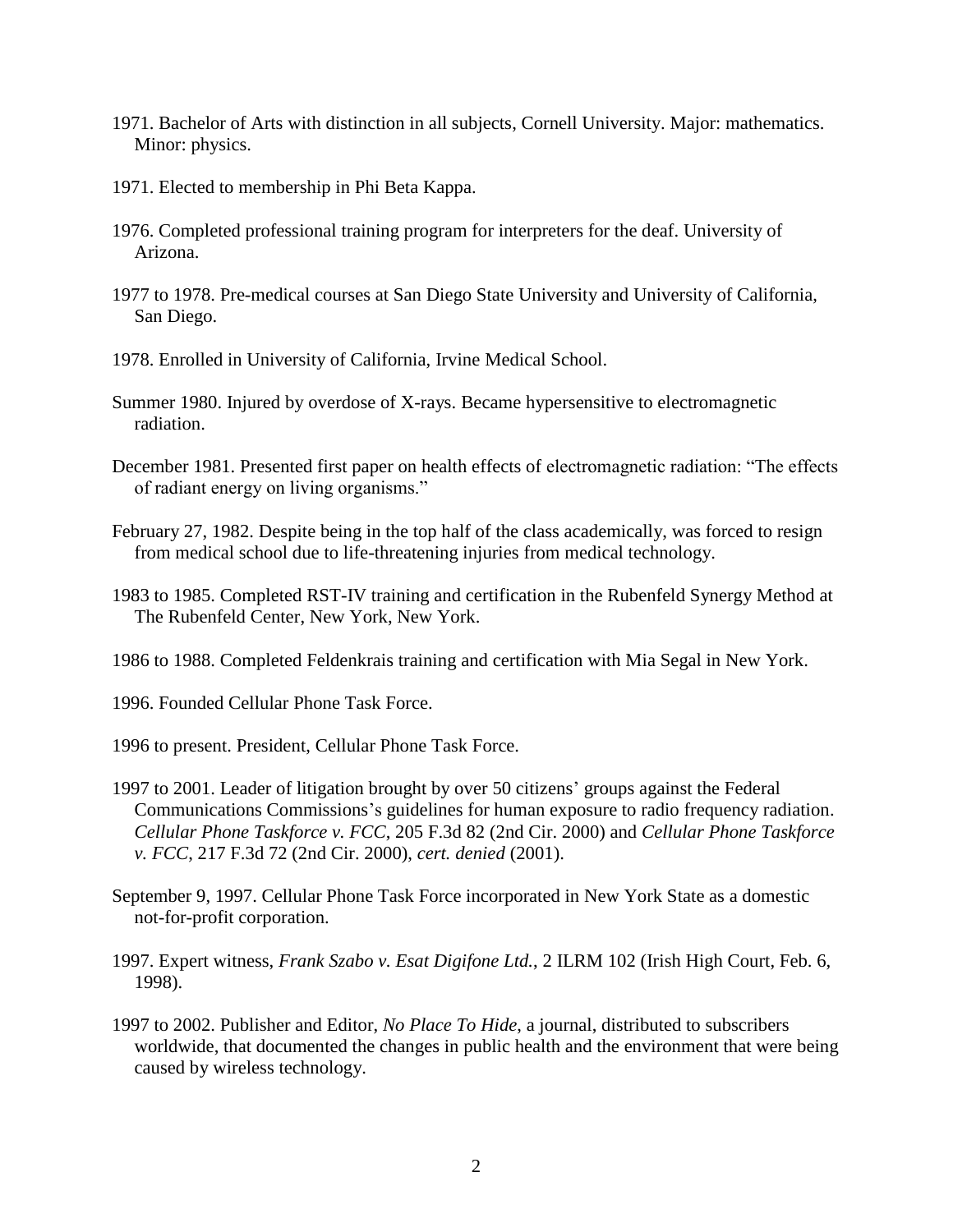- April 10, 1999. Panelist, international public forum, "Cell Phones, Antennas, Radio/TV Towers: Health Risks of Going Wireless. Sponsored by the California Council on Wireless Technology Impacts. Westminster Presbyterian Church, Tiburon, California.
- July 30, 1999. Panelist, public forum, "Microwave War." Sponsored by the Mendocino Environmental Center. Mendocino Recreational Center, Mendocino, California.
- November 10, 2000. Panelist, film and discussion with the filmmaker, "Powerlines: A short film by Helen Hall." Mendocino Rec Center, Mendocino, California.
- March 20, 2001. Panelist, community forum, "Wireless Technology, Our Environment, and Historic Preservation." Sponsored by Alliance for Integrative Health Care, Cellular Free Mendocino, Community Action Network, Toxics Free Future and Mendocino Community Network. Presbyterian Church, Mendocino, California.
- 2005. Co-founded the Santa Fe Alliance for Public Health and Safety to oppose proposed citywide WiF in Santa Fe, New Mexico.
- 2007. Appointed to steering committee to advise the Information Technology and Telecommunications Department of the City of Santa Fe on the health effects of wireless Internet.
- May 14, 2007. Lecture, "City-wide WiFi: What's being proposed and why you should be afraid for your health." Sponsored by Santa Fe Alliance for Public Health and Safety. Santa Fe Women's Club, Santa Fe, New Mexico.
- August 28, 2007. Presenter at environmental conference; "Ionizing and Non-Ionizing Radiation on Indian Lands." Sponsored by Unci Maka Uonihanpo (Honor Mother Earth). Prairie Knights Casino, Sanding Rock Sioux Indian Reservation.
- May 27, 2010. Gave a workshop to medical practitioners: "Electromagnetic Fields in Clinical Practice: A Workshop for Doctors." Isis Medicine, Santa Fe, New Mexico.
- December 22, 2010. Cellular Phone Task Force became a  $501(c)(3)$  tax-exempt charitable organization.
- 2014. Co-founded the Global Union Against Radiation Deployment from Space (GUARDS) to oppose high-speed Internet from thousands of satellites in space.
- 2015. Co-founded New Mexicans for Utility Safety to opposed Smart Meters in the New Mexico.
- 1985 to present. Certified Rubenfeld Synergy Method practitioner.
- 1988 to present. Certified Feldenkrais practitioner.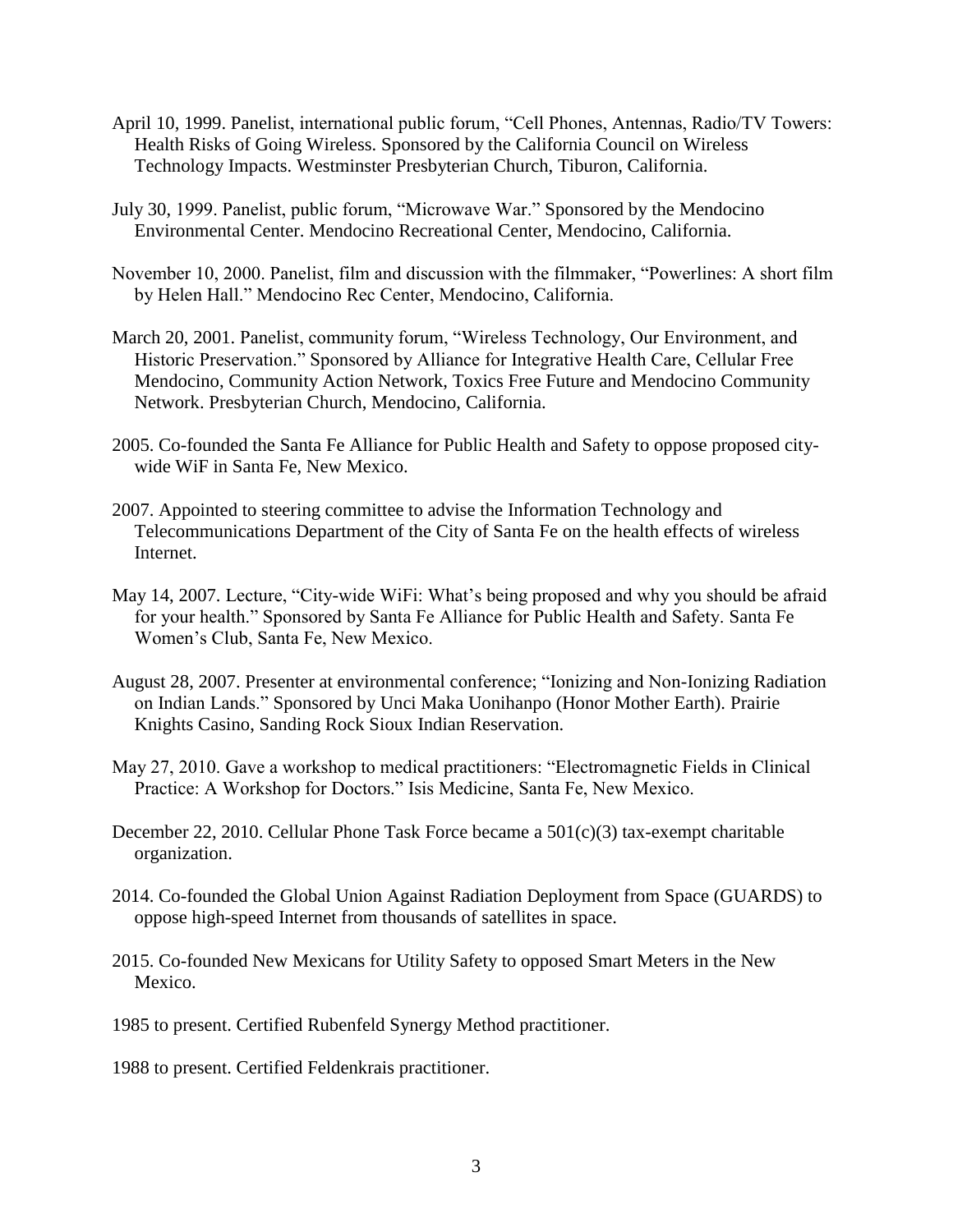- 1996 to present. Environmental refugee. Fled New York City on November 21, 1996 due to lifethreatening injuries from citywide rooftop cell phone antennas that were activated on November 14. Fled Norwich, New York in 1998 after the installation of cell towers there. Fled Mendocino, California in 2003 after digital TV and wireless Internet came to the Mendocino coast, and fled northern California in 2004 after living in a car and being unable to find a safe home for one year.
- 1996 to present. Consultant to doctors and individuals on electromagnetic fields and electromagnetic radiation.

#### **Books**

- *Microwaving Our Planet: The Environmental Impact of the Wireless Revolution* (Cellular Phone Task Force, NY 1996, 1997).
- *The Invisible Rainbow: A History of Electricity and Life* (AGB Press 2017; Chelsea Green 2020). Published also in Norwegian, Korean, Italian, Spanish, French, German, Russian, and Japanese.

### **Publications**

- "Choisir la vie," *La maison du 21e siècle*, April 23, 2020.
- "The Flames of Progress," *Creations Magazine* 34(2): 28-29, April/May 2020.
- "Alarming Decline in Millennials' Health," *Creations Magazine* 33(5): 10-11, October/November 2019.
- Firstenberg, Arthur, Claire Edwards, Rainerg Nyberg, Lynne Wycherley, "Non à la 5G sur Terre et dans l'Espace." Translated by Chantal Bodinel. *Biocontact* No. 300, pp. 8-20, April 2019.
- Firstenberg, Arthur, Claire Edwards, Rainerg Nyberg, Lynne Wycherley, *International Appeal to Stop 5G on Earth and in Space*, September 2018, www.5gSpaceAppeal.org.
- "Cell Phones: Questions and Answers." *Green Medicine Newsletter* 3(6): 3-8, June 2018.
- "Planetary Emergency." *The EveryDay Concerned Citizen* <everydayconcernedcitizen.net>, March 15, 2018.
- "From Blankets to Bullets." *EcoDwell*, May 2018.
- "5G Wireless in Space." *Rocky Mountain Environmental Health Association Newsletter*, March 2018.

"5G – From Blankets to Bullets." *EcoDwell*, February/March 2018.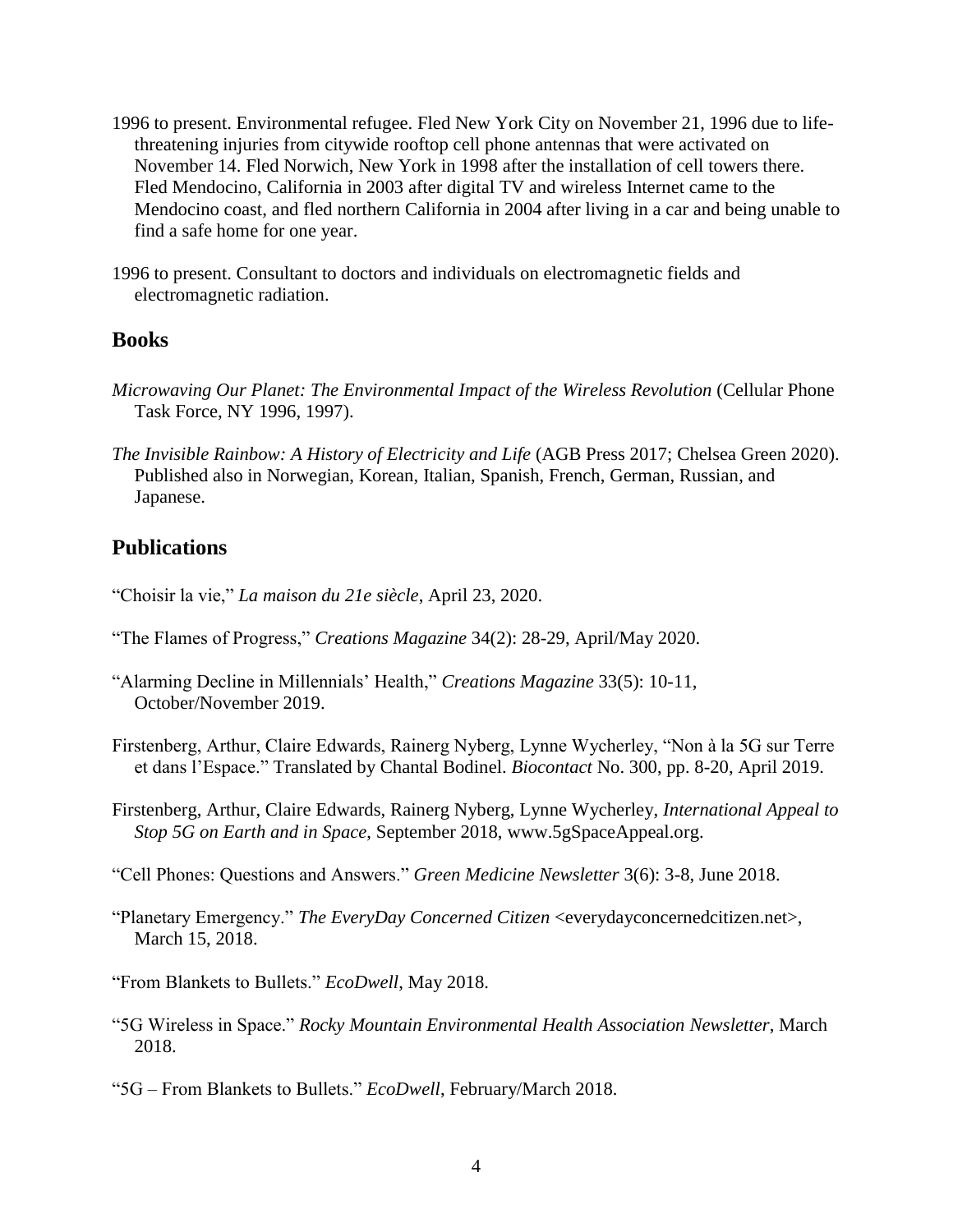"Q & A on Cell Phone Dangers," *Our Toxic Times*, February 2018.

- "Téléphones cellulaires: questions et réponses." *La Maison du 21º Siècle*, online, January 15, 2018.
- "There could soon be ugly and 'dangerous' cell towers everywghere." *New York Daily News*, Dec. 12, 2017.
- "Cellphone tower debate coming Wednesday." *Santa Fe New Mexican*, August 26, 2017.
- David O. Carpenter, MD, Arthur Firstenberg, and Dafna Tachover, "Atzmon et al., 'Cancer risks in the Druze Isifya Village: Reasons and RF/MW antennas,' *Pathophysiology* 19: 21-28 (2012) should be retracted." Submitted to *Pathophysiology*, August 2, 2016.
- "Radiation Concerns." *New York Times*, April 7, 2015.
- "Deforestation: A crime of the highest order." *Santa Fe New Mexican*, July 25, 2015.
- "Environmental discrimination must stop." *Santa Fe New Mexican*, October. 6, 2012.
- "Electromagnetic hypersensitivity: A Hidden Epidemic?" *New Dawn*, September/October 2012.
- "A Brief Guide to Smart Meters." <www.cellphonetaskforce.org/?page\_id=389>, May 7, 2012.
- "Moratorium on cell towers needed." *Santa Fe New Mexican*, March 6, 2011.
- "Electrosmog resistance." *Santa Fe New Mexican*, March 10, 2010.
- "Voting 'no' on Wi-Fi right thing to do." *Santa Fe New Mexican*, June 1, 2008.
- "Sebastopol's brave rejection of WiFi." *Santa Rosa Press Democrat*, April 5, 2008.
- "Unsung casualties of a wireless war." *Sun News*, March 30, 2008.
- "Silent Wireless Spring," <www.cellphonetaskforce.org/wpcontent/uploads/2011/10/silentwirelesspring.pdf>, 2007.
- "Look Wi-Fi in the eye." *Santa Fe New Mexican*, January 14, 2007.
- "The largest biological experiment ever." *Sun Monthly*, January 2006.
- "Danger: radiation." *Total Wellness*, September 2005.
- "Everyone is affected by electromagnetic radiation." *Townsend Letter for Doctors and Patients*, August 2005.
- "Danger: radiation," reprinted in *Voices of the New Earth*, December 2004.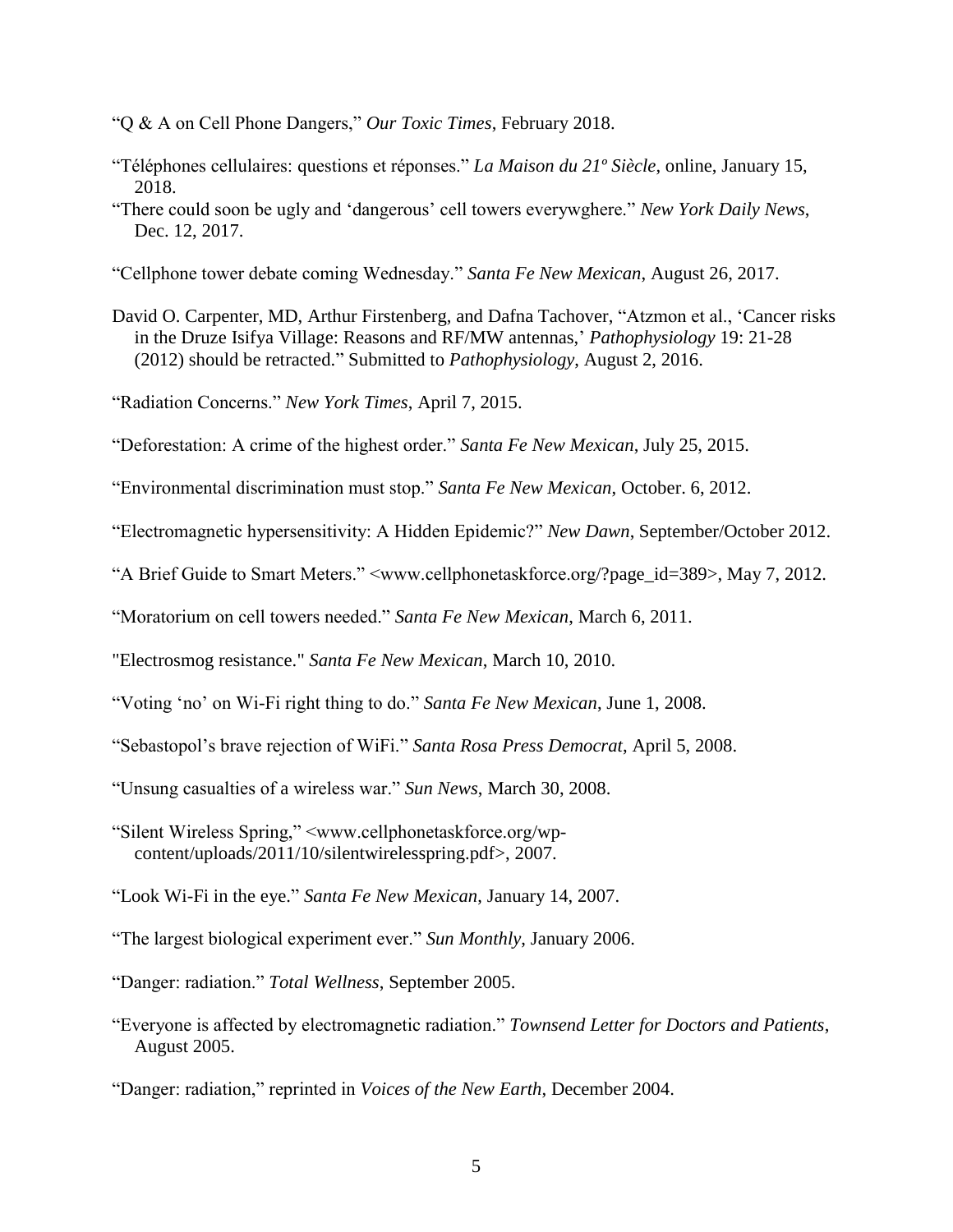"Killing Fields." *The Ecologist*, June 2004.

"Telecommunications vs. the environment." *HopeDance*, March 2004.

"Electrical sensitivity." *Human Ecology Study Group Newsletter*, August 2003.

Arthur Firstenberg and Susan Molloy, "Electrical sensitivity," *Latitudes*, July 2002.

"Scientists under pressure." *No Place To Hide*, June 2002.

"Radio waves: Invisible danger." *Earth Island Journal*, Winter 2000-2001.

"Wireless means radiation." *Lapis Lazuli Light*, November 2001, in Chinese.

"Can Mendocino become a refuge?" *No Place To Hide*, November 2001.

"Update on Satellites." *No Place To Hide*, November 2001.

"Radio waves, the blood-brain barrier, and cerebral hemorrhage." *No Place To Hide*, November 2001.

"Response to 'smear tactics." *Mendocino Beacon*, November 1, 2001.

"'Misleading statements' countered." *Mendocino Beacon*, October 11, 2001.

"Wireless means radiation." *Lapis News*, October 2001.

"Radio Wave Packet." <www.cellphonetaskforce.org>, September 2001.

"Symptoms of radio wave sickness." *International Council for Health Freedom Newsletter*, Summer 2001.

"The Internet Eats the Earth." *Earth Island Journal*, Summer 2001.

"Facts 'do' matter." *Mendocino Beacon*, May 3, 2001, May 3, 2001.

"December illnesses coincide with satellite operations." *No Place To Hide*, April 2001.

"Symptoms of radio wave sickness." *No Place To Hide*, April 2001.

"MCN betrayed the community's trust." *Mendocino Beacon*, March 29, 2001.

"Rennie Innis: Nihilist." *Anderson Valley Advertiser*, March 28, 2001.

"Wireless Internet – at what cost?" *Mendocino Beacon*, December 21, 2000.

"Measuring EMFs." *Our Toxic Times*, July 2000.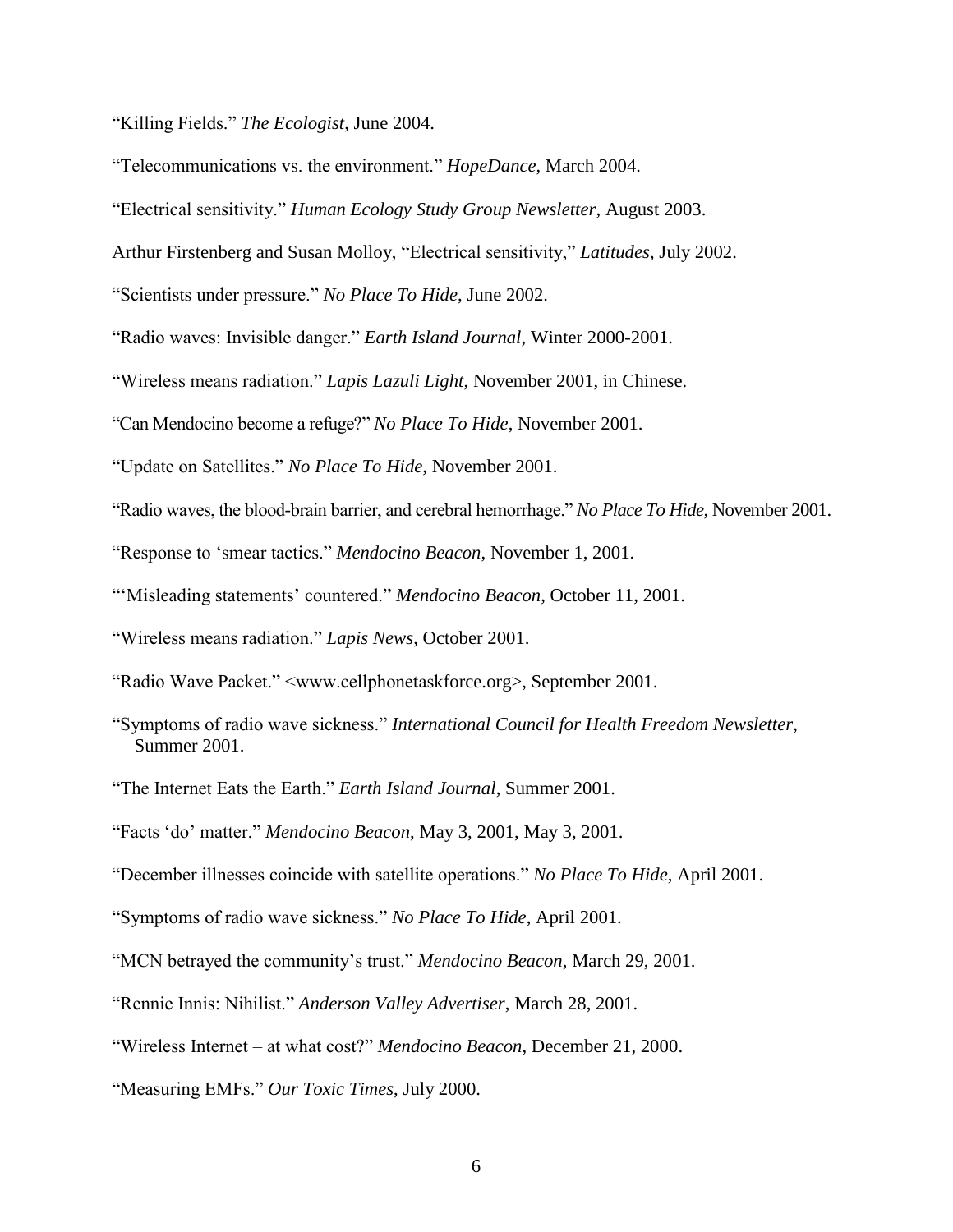"Keep Mendocino free of electromagnetic pollution." *Mendocino Beacon*, June 1, 2000.

"Historical perspectives on EMFs." *Our Toxic Times*, June 2000.

"The truth about cellular." *Progressive Health*, Fall 2000.

- "Court of Appeals Rules Against Taskforce." *Electrical Sensitivity News*, May June 2000.
- "The future of electricity and life: A call for cooperation." *No Place To Hide*, March 2000.
- "Electricity, influenza, and odd illnesses." *No Place To Hide*, March 2000.
- "Satellites: an urgent situation." *No Place To Hide*, March 2000.
- "The problem of Internet pollution." *Alive: Canadian Journal of Health and Nutrition*, March 2000.
- "Microwaving the planet: Americans fight cellular towers in court." *Alive: Canadian Journal of Health and Nutrition*, October 1999.
- "Mortality statistics." *No Place To Hide*, September 1999.
- "Satellites: What's in store." *No Place To Hide*, September 1999.
- "Source of the Taos Hum." *No Place To Hide*, September 1999.
- "Microwaving Mendocino." *No Place To Hide*, September 1999.
- "In the name of communication." *The Gazette*, Summer 1999.
- "About ringing in the ears perception of electromagnetic waves." *AEVICEM Newsletter*, June 1999, in French.
- "The forgotten works of Bose and d'Arsonval." *AEVICEM Newsletter*, June 1999, in French.

"Proposed Swiss Ordinance Gives Legal Protection to Electrically Sensitive People." *Electrical Sensitivity News*, July - August 1999.

"Report from the Cellular Phone Taskforce." *Electrical Sensitivity News*, May - June 1999.

"Thousands of homing pigeons lose their way." *G∙A News* (published by Tokyo Citizens for a Safe and Sane Environment), March 1999, in Japanese.

"Microwaving the planet." *Earth First! Journal*, March 1999.

"About electrical sensitivity." *No Place To Hide*, February 1999.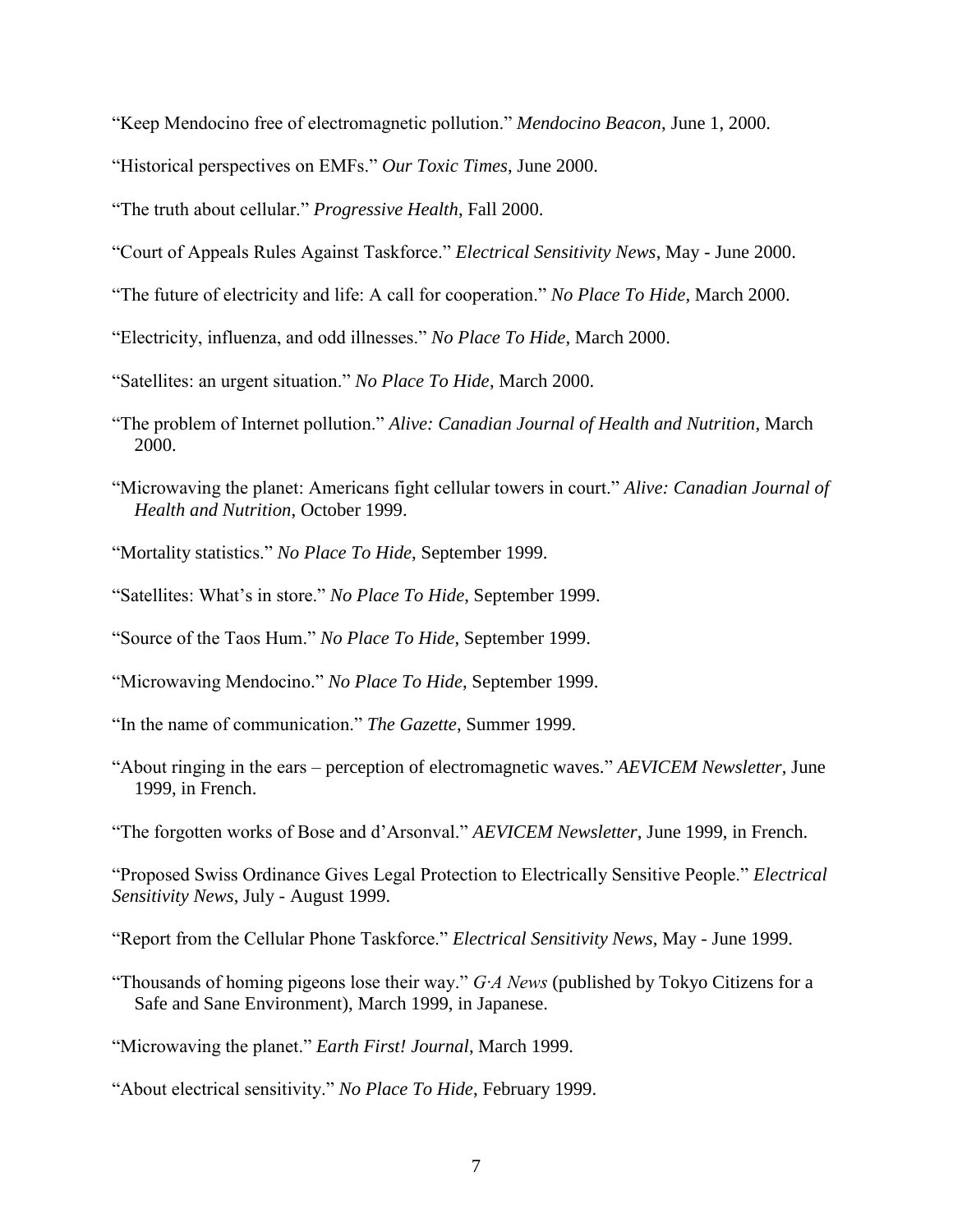- "Satellites begin worldwide service: Health problems coincide." *No Place To Hide*, February 1999.
- "Thousands of homing pigeons lose their way." *No Place To Hide*, February 1999.
- "Project ELF." *No Place To Hide*, February 1999.
- "Radio waves and asthma." *No Place To Hide*, February 1999.
- "Lyme disease confused with radio wave sickness?" *No Place To Hide*, February 1999.
- "Sleep disorders." *No Place To Hide*, February 1999.
- "High blood pressure." *No Place To Hide*, February 1999.
- "Ringing in the ears." *No Place To Hide*, February 1999.
- "The forgotten works of Bose and D'Arsonval." *No Place To Hide*, February 1999.
- "Cellular phone towers mixed signals." *Hearing Health*, January 1999.
- "Court of Appeals' Unending Delays." *Electrical Sensitivity News*, January February 1999.
- "Influenza and electricity." *Japan Environment Monitor*, September 1998.
- "Is Influenza an Electrical Disease? *No Place To Hide*, July 1998.
- "(Just about) nowhere is safe from the mobile phone" (edited reprint of "Microwaving our planet.") *The Third Opinion* (Australia), Summer 1998.
- "Microwaving our planet," reprinted in *Green Living*, Summer 1998.
- "The Internet in the Sky." *No Place To Hide*, October 1997.
- "Signs and Symptoms of Microwave Sickness." *Electrical Sensitivity News*, September October 1997.
- "Microwaving our planet." *HealthMap Magazine*, September 1997.
- "Microwaving our planet." *Earth Island Journal*, Summer 1997.
- "News from the Cellular Phone Taskforce." *Electrical Sensivity News*, July August 1997.
- "PCS Kills 10,000." *No Place To Hide*, July 1997.
- "The End of Astronomy." *No Place To Hide*, July 1997.
- "Starlight, star bright…" *No Place To Hide*, July 1997.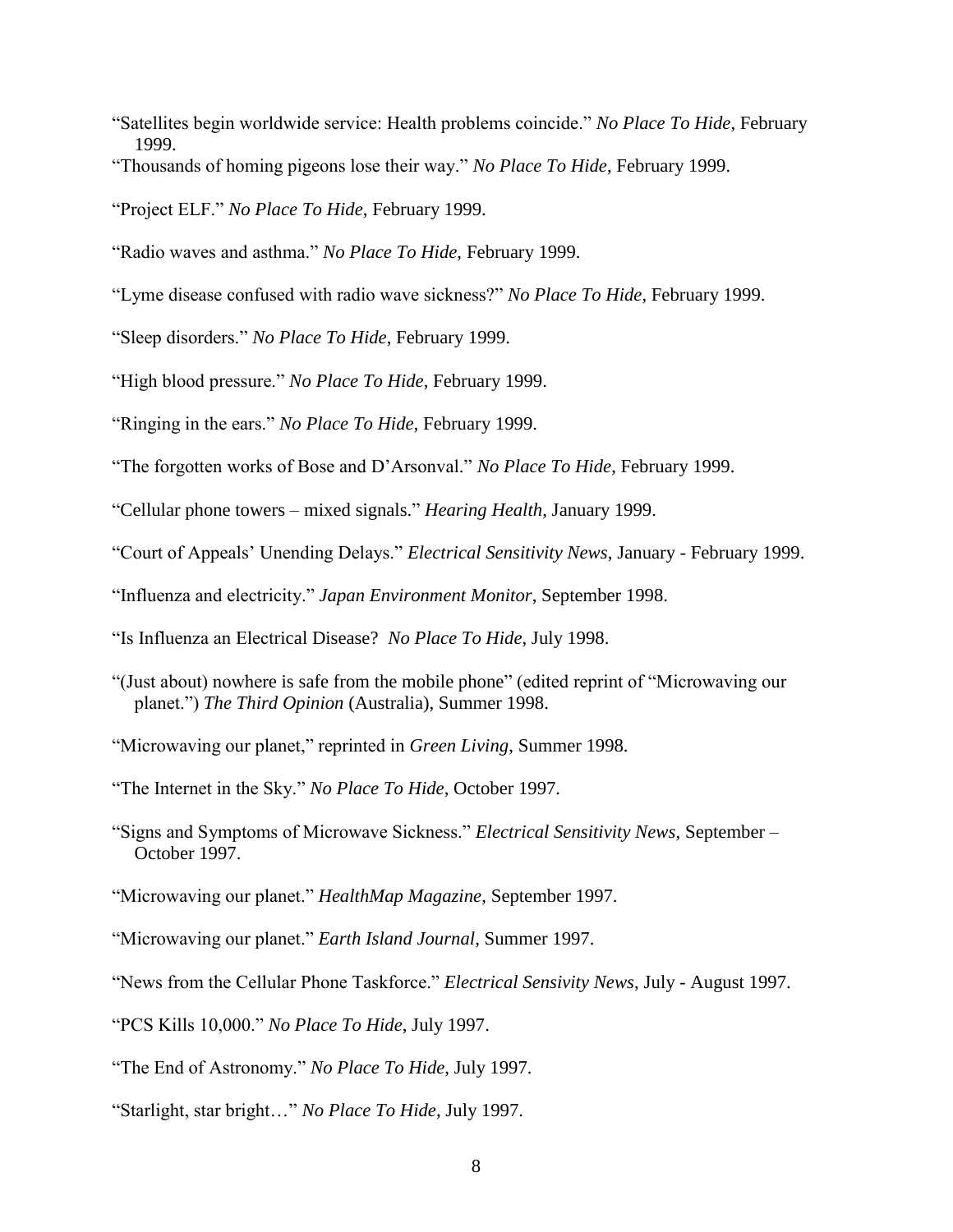"News from the Cellular Phone Taskforce." *Electrical Sensitivity News*, March - April 1997. "Letter to the EMR Community." *Electrical Sensitivity News*, January - February 1997.

- "What does electromagnetic sensitivity have to do with porphyria? A biological detective story." *Electrical Sensitivity News*, March 1996.
- "MTBE: A review of its good and bad points." *Our Toxic Times*, December 1995.

"Economics, and human diversity." Chapter in *Earth Tones: Creative Perspectives on Ecological Issues*, Belinda Subraman, ed., Vergin Press, El Paso, TX, 1994.

"The effects of radiant energy on living organisms." Paper presented at California College of Medicine, Irvine, CA., December 1981.

#### **Articles about Firstenberg and His Work**

A'Dair, Mike. "Cell tower health effects: no clear answers." *Willits News*, June 19, 2002.

*Albuquerque Journal.* "Wi-Fi plan has critics." Nov. 13, 2006.

———*.* "Man says neighbor's electronics cause illness." Jan. 9, 2010*.*

———. "Judge wants suits by activists settled." Oct. 2, 2013.

Anderson, Glenda. "Radio waves can kill, man says." *Ukiah Daily Journal*, June 7, 2000.

Balmori, Alfonso. "Evidencia científica y telefonía móvil." *El Norte de Castilla*, Nov. 14, 2018.

Bell, Jonathan. "Belco to run education campaign on smart meters." *The Royal Gazette*, Bermuda, May 30, 2018.

Boccaccio, Chantal. "Would you sleep in your microwave oven?" *Examiner*, Nov. 25, 2009.

Bosk, Beth. "Wireless-free Sanctuary." Interview with Christy Wagner. *The New Settler Interview*, Mid-May/June 2003.

Boyd, Dan. "Wi-Fi raises health concerns." *Albuquerque Journal*, May 2, 2008.

———. "SF's Wi-Fi debate getting attention." *Albuquerque Journal*, May 31, 2008.

Brown, Wendy. "Disabled residents air transit, access concerns." *Santa Fe New Mexican*, Feb. 11, 2007.

Bruno, William J. "Electromagnetic exposure hazardous to health." *Santa Fe New Mexican*, June 1, 2008.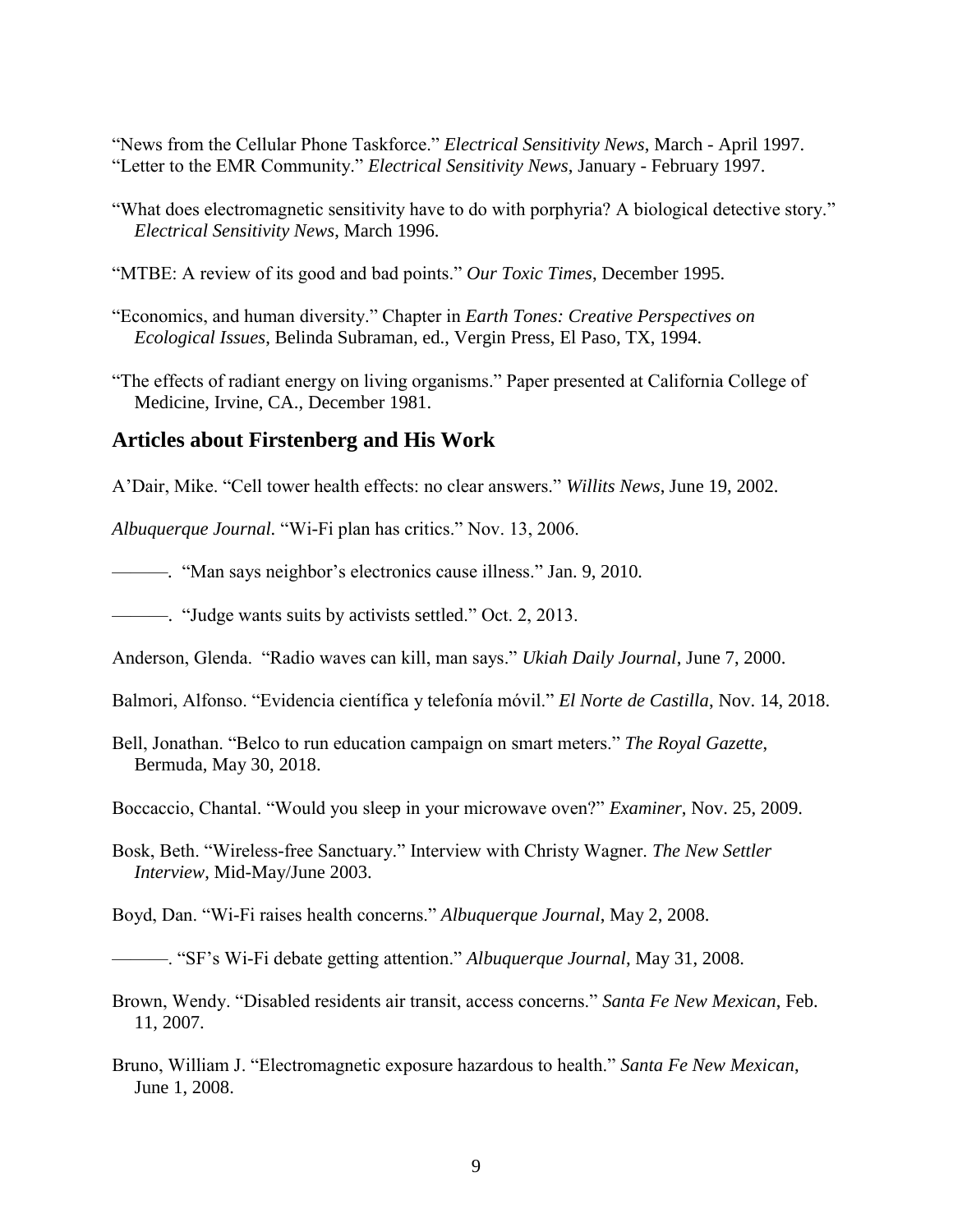Butler, Kiera. "This Is Your Brain on Cell Phones." *Mother Jones*, July/August 2008.

- *Censored 1998*, Peter Phillips and Project Censored, Seven Stories Press, NY 1998. Honorable Mention awarded to "Microwaving Our Planet," *Earth Island Journal*, Summer 1997.
- Chacón, Daniel J. "Anti-Wi-Fi advocate: Telecom fee is an 'unlawful tax.'" *Santa Fe New Mexican*, Dec. 12, 2016.

———. "City Council Oks telecom provider fee." *Santa Fe New Mexican*, Nov. 10, 2016.

———. "City opts to keep Wi-Fi turned on during telecommunications hearing." *Santa Fe New Mexican*, Nov. 8, 2016.

———. "Santa Fe may disable Wi-Fi at City Hall after 'electrically sensitive' residents raise health concerns." *Santa Fe New Mexican*, Nov. 7, 2016.

- Constable, Anne. "Devices might help decrease danger from cell-phone radiation." *Santa Fe New Mexican*, Feb. 11, 2001.
- Curiel, Jonathan. "Worries cell phones could damage your cells." *San Francisco Chronicle*, Jan. 14, 2007.
- Culbert, Michael. "Electrical sensitivity: hidden illness spreads." *International Council on Health Freedom Newsletter*, Summer 1999.

———. "Those cell phones – miracle or menace?" *International Council on Health Freedom Newsletter*, Spring 2000.

———. "Taskforce head seeks world antenna moratorium." *International Council on Health Freedom Newsletter,* Fall 2000.

———. "Cell phones, etc: industry muzzles and punishes those who dare say they are dangerous to health." *International Council on Health Freedom Newsletter*, Winter 2002/Spring 2003.

Davis, Kevin. "The zapping of America; Can we survive the wireless revolution?" *Utne Reader* January-February 1998.

*Dental Truth*. "Firstenberg's *Invisible Rainbow.*" March 2018.

- DeVita, Sabina M. *Electromagnetic Pollution: A Hidden Stress to Your Health*, Wellness Institute, Brampton, ON, 2000*.* Chapter on "The Electronic Workplace," pp. 40-41.
- Dinsdale, Nathan. "Wi-Fried: Activists question Wi-Fi safety." *Santa Fe Reporter*, May 16, 2007.

Dyer, Jessica. "Man sues City over Wi-Fi." *Albuquerque Journal*, Dec. 25, 2010.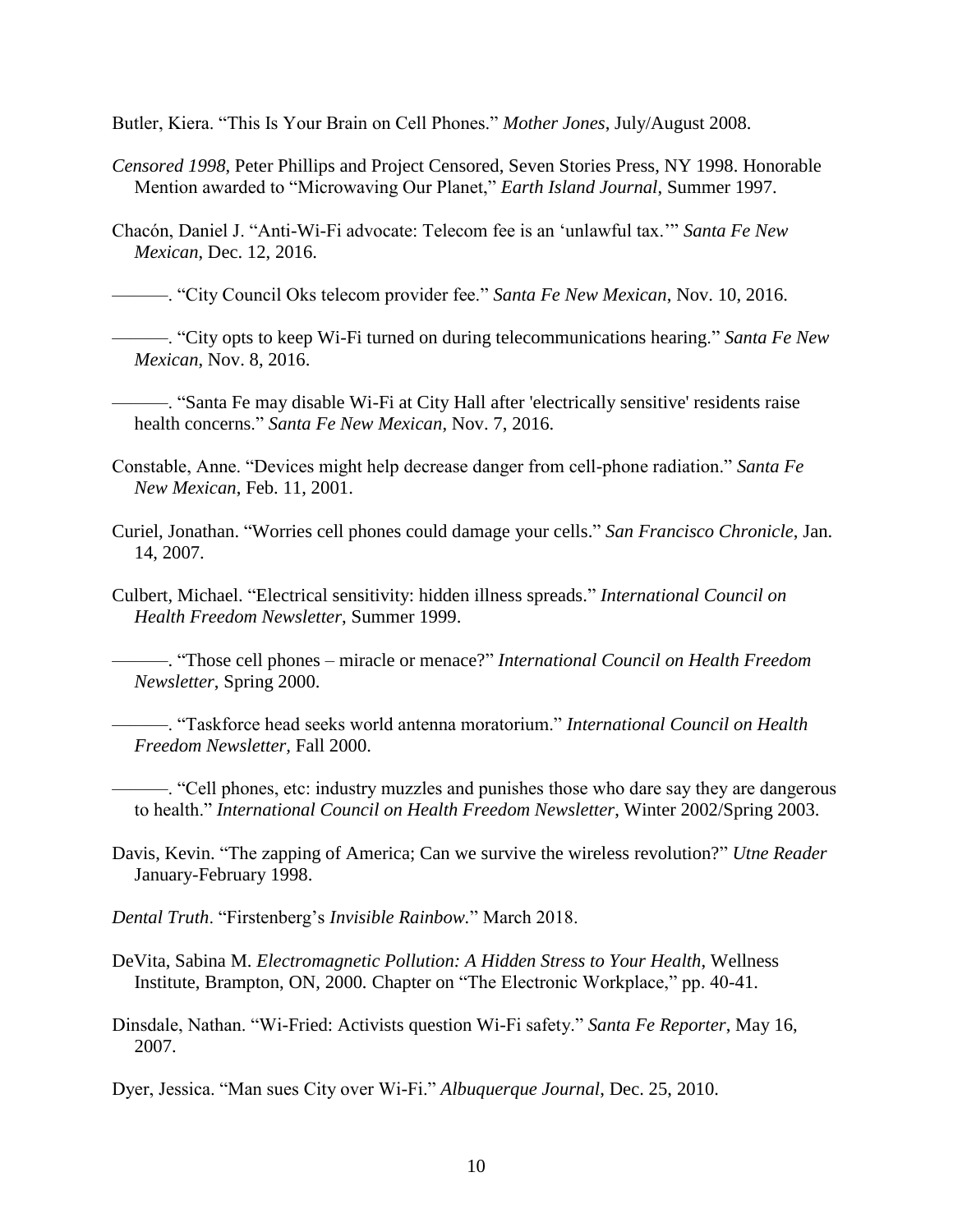- EHS Bulletin (Netherlands). Book Review. "Arthur Firstenberg: The Invisible Rainbow A History of Electricity and Life." No. 58, June 2017. *Fort Bragg Advocate-News*. "Wireless technology forum March 20." March 8, 2001.
- Friesen, Marg. Book Review, *The Invisible Rainbow: A History of Electricity and Life. Eco Journal*, Vol. 27, No. 3, Fall 2017.

Geske, Anne. "Hang Up and Listen." *Utne Reader*, Jan./Feb. 2005.

Gilbert, Evelyn. "Lethal lampposts? Cellular phone antennas may threaten your health." *Village Voice*, April 26, 1997.

———. "Cell phone static." *Vegetarian Times*, August 1998.

Gitchel, Mel. "About the towers." *Journal Opinion*, Bradford, VT, July 19, 2000.

Grant, Lucinda. "Cellular Phone Antennas on Lampposts." *Electrical Sensitivity News*, Sept.- Oct. 1996.

———. "Legal Update." *Electrical Sensitivity News*, Sept. - Oct. 1998.

Hay, Kiera. "Santa Fe Wi-Fi proposal passes." *Albuquerque Journal*, June 12, 2008.

———. "Telecommunications law tabled." *Albuquerque Journal*, Feb. 11, 2010.

———. "Anti-Wireless activist appeals tower project." *Albuquerque Journal*, Jan. 3, 2013.

- ———. "Setbacks don't thwart anti-Wi-Fi crusader." *Albuquerque Journal*, Jan. 14, 2013.
- Haywood, Phaedra. "Santa Fe man challenges city's plan for new wireless water meters." *Santa Fe New Mexican*, Jan. 13, 2015.

Hedges, Mark. "Cellular tower options discussed." *Ukiah Daily Journal*, April 8, 2001.

- Heussner, Ki Mae. "'Allergic' to Electronics: Man Sues Neighbor Over Gadget Use." *ABC News*, March 30, 2010.
- Jarvie, Naomi. "Controversy on health effects from cell tower radiation." *Mendocino Beacon*, May 6, 1999.

———. "Cellular facility approved." *Mendocino Beacon*, February 26, 2004.

———. "Commission denies Edge cell appeal." *Mendocino Beacon*, March 25, 2004.

<sup>———. &</sup>quot;The frogs don't croak at night anymore in Garberville." *Mendocino Beacon*, August 5, 1999.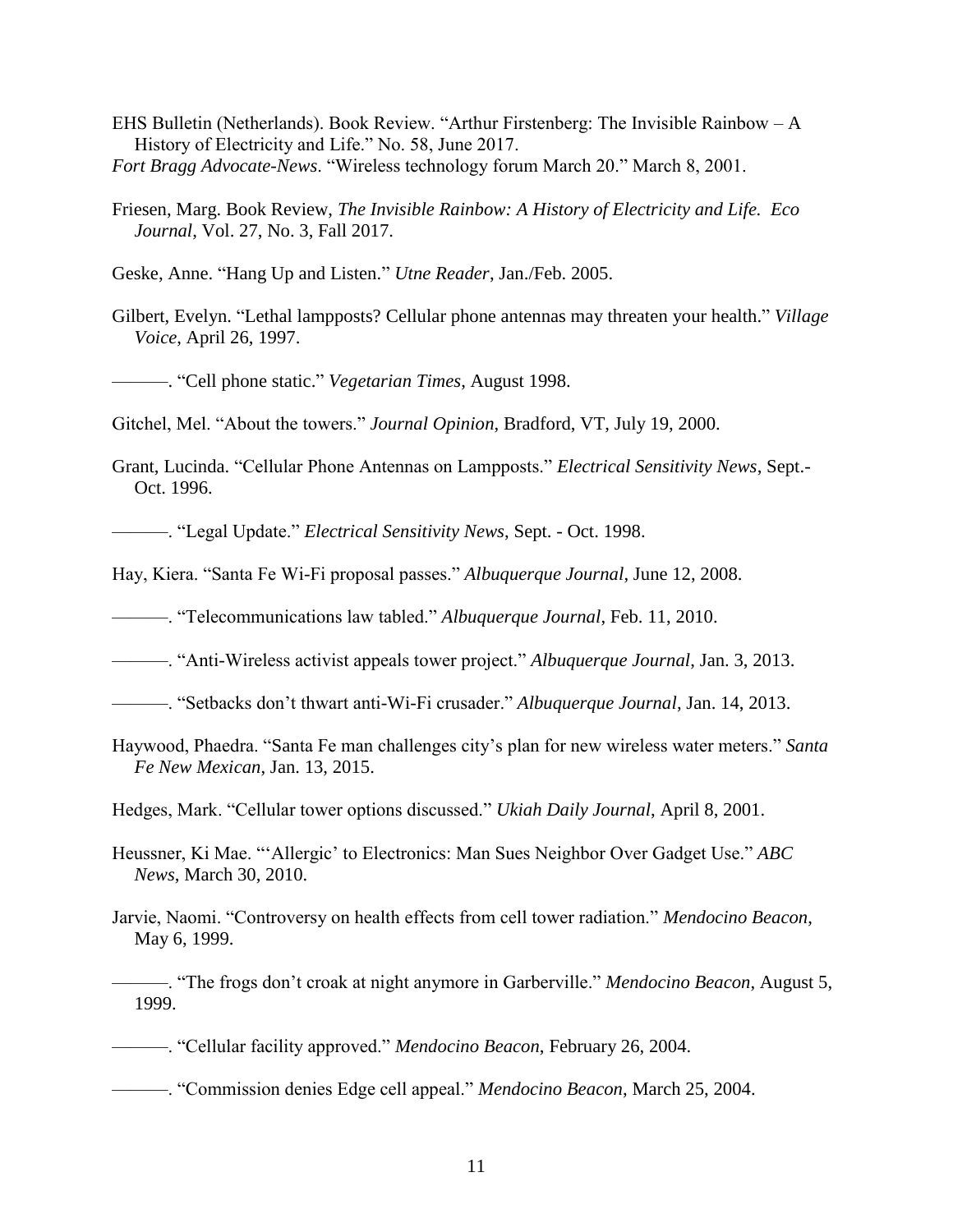Jennings, Trip. "Wireless foe's lawsuit slogs on in court." *Santa Fe New Mexican*, Dec. 9, 2011.

Jewett, Victoria. "Wi-Fi warnings worthy of hearing." *Santa Fe New Mexican*, May 18, 2008.

———. "Nothing fake about EMF sensitivity." *Santa Fe New Mexican*, Feb. 23, 2013.

Ketcham, Christopher. "Warning: High Frequency." *Earth Island Journal*, Winter 2012.

Krouse, Greg. "Less wireless, Less Innis." *Anderson Valley Advertiser*, April 25, 2001.

Last, T. S. "Wireless suit against City still alive." *Albuquerque Journal*, Oct. 10, 2012.

- ———. "Santa Fe to discuss law on fees for telecom providers." *Albuquerque Journal*, Nov. 8, 2016.
- ———. "Activist sues Santa Fe over telecommunications law." *Albuquerque Journal*, Dec. 13, 2016.
- ———. "Proposals Aim to Boost SF's Cell and Wireless Services." *Albuquerque Journal*, April 6, 2018.
- Lathrop, Janet. "In Brief." Report on the federal lawsuit brought by the Cellular Phone Taskforce et al. *EMF Health and Safety Digest*, April 1999.

Lindbeck, Miriam. Book Review, *The Invisible Rainbow. EcoDwell*, Oct./Nov. 2017.

Martin, Gretchen. "Trustees give MCN wireless approval." *Mendocino Beacon*, April 26, 2001.

———. "Risks, benefits of wireless weighed." *Mendocino Beacon*, March 29, 2001.

- Matlock, Staci. "Judge: Wi-Fi OK until neighbor's suit goes to trial." *Santa Fe New Mexican*, April 5, 2010.
- McIntyre, Annette. "New technology blamed for Ilkley student's living nightmare." *Wharfdale and Airedale Observer (UK)*, July 10, 2008.

*Mendocino Beacon.* "Forum topic: wireless technology impacts." July 29, 1999.

———. "Cellular tower opponents organize, start strategizing." December 16, 1999.

———. "Wireless technology forum March 20." March 8, 2001.

———. Editorial. March 15, 2001.

———. "MCN wireless service on MUSD agenda today." April 19, 2001.

Mittelman, Jerry, DDS. Special Report on Cell Phones. *Holistic Dental Digest* 1999.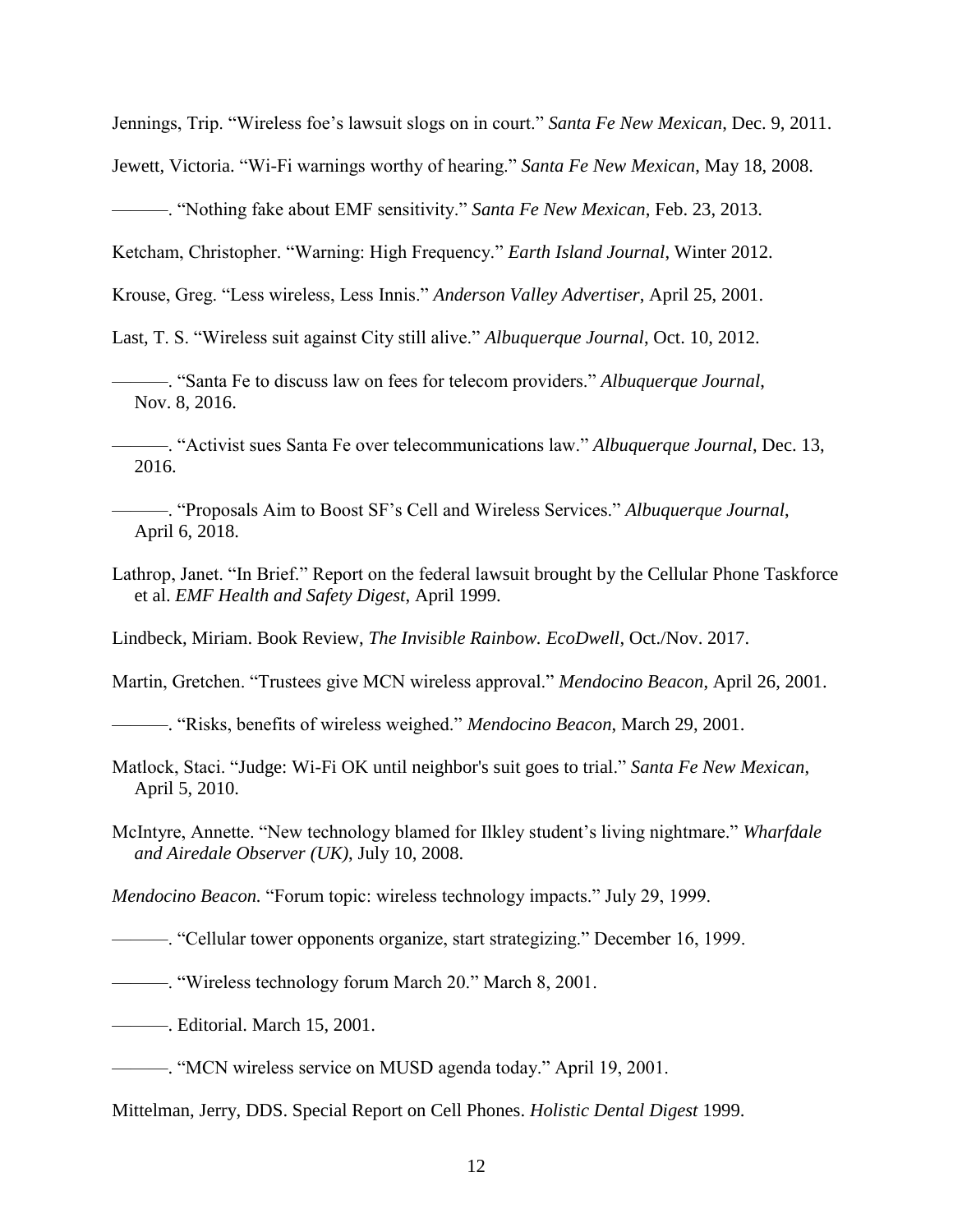- Mooney, Elizabeth V. "Federal judges hear RF emissions debate." *RCR* (the weekly newspaper for the wireless communications industry), April 12, 1999.
- Mysterud, Iver. Book review, *Den Usynlige Regnbuen*, "Electro-Magnetisme gjør planter, dyr og mennesker syke." Bokomtale. *Helsemagasinet VOF*, 1 Juli 2019, pp. 78-80.
- Mysterud, Iver. Book review, *Den Usynlige Regnbuen*, "Viktig bok om stråling og helse." *Naturen*, no. 2, 2019, pp. 78-80.
- Nelson, Erik. "Radiation is one more reason cell-phone users can make you sick." *Long Island Voice*, Dec. 3-9, 1998.
- Nott, Robert. "Judge rules against Wi-Fi opponent." *Santa Fe New Mexican*, Sept. 6, 2012.

Oswald, Mark. "Man's Wi-Fi Lawsuit Tossed." *Albuquerque Journal*, Sept. 19, 2012.

———. "Landlord in Firstenberg case pursuing counterclaim." April 2, 2013.

*Peninsula Daily News*, "International Appeal – Stop 5G on Earth and in Space," April 12, 2019.

Phillips, Alasdair. Book review, *The Invisible Rainbow: A History of Electricity and Life*. *Caduceus*, Issue 98, Spring 2018.

Rogers, Sherry, MD. "Cell phones cause leaky brain syndrome." *Total Wellness*, Sept. 2005.

Sanders, Gabriel. "No strings attached." *Time Out New York*, July 19-26, 2001.

*Santa Fe New Mexican*. "Wireless foe Firstenberg appeals decisions on telecommunication installations. June 11, 2011.

———. "Council denies wireless appeals." May 12, 2011.

———*.* "Appeals Court rules against anti-wireless crusader." March 9, 2015.

- Saturno, Luis Sánchez. "H-board rejects proposed cellphone tower downtown." *Santa Fe New Mexican*, June 24, 2014.
- Schwartz, Gadi and Joshua Panas. "Group wants Wi-Fi banned from public buildings." *KOB-TV*, May 20, 2008.

Sharpe, Tom. "Cell towers disturb pair of Santa Feans." *Santa Fe New Mexican*, June 25, 2013.

———. "Hotel Santa Fe to be site of AT&T 'stealth antenna.'" *Santa Fe New Mexican*, Feb. 28, 2013.

———. "Wireless opponent sees mixed results in court." *Santa Fe New Mexican*, Oct. 14, 2012.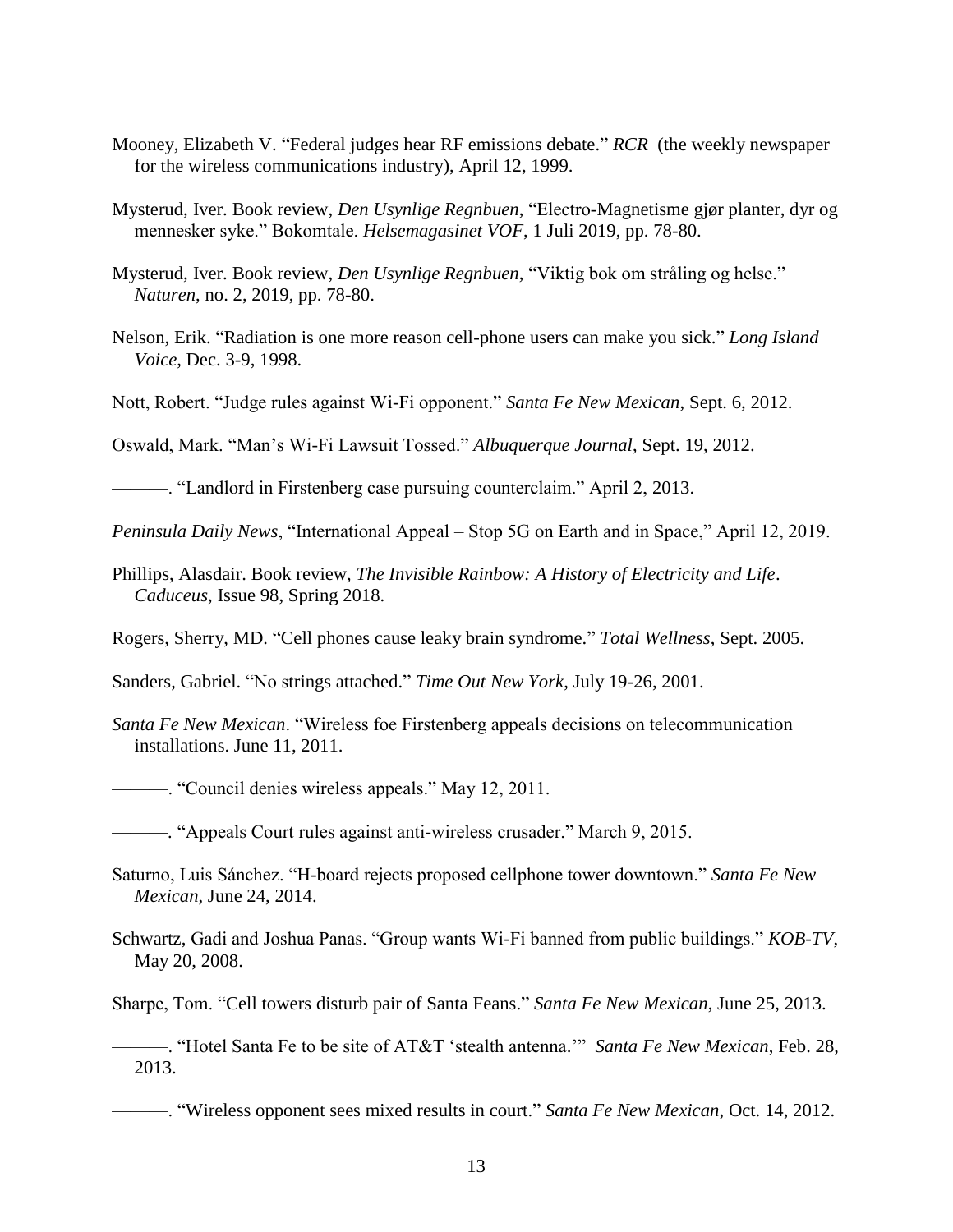———. "'Stealth' cell tower being installed at church." *Santa Fe New Mexican*, July 9, 2012. ———. "Third cell tower plan meets resistance." *Santa Fe New Mexican*, May 22, 2012. ———. "Lawsuits on wireless signals continue." *Santa Fe New Mexican*, April 9, 2011. ———. "Panel hands win to Wi-Fi opponents." *Santa Fe New Mexican*, Jan. 20, 2011. ———. "Wireless foes gear up for new battle." *Santa Fe New Mexican*, Dec. 20, 2010. ———. "Qwest, city head to court again." *Santa Fe New Mexican*, July 1, 2010. ———. "Santa Fe has long been a target for wireless foes." *Santa Fe New Mexican*, March 10, 2010. ———. "City Council delays decision on Wi-Fi." *Santa Fe New Mexican*, Feb. 10, 2010. ———. "Wi-Fi foe sues neighbor for using electronics." *Santa Fe New Mexican*, Jan. 8, 2010. Showers, Kate, book review, *The Invisible Rainbow: A History of Electricity and Life*. *Environment and History* 25(2): 31-32 (May 2019). Simon, Russell Max. "Opponents speak out against public Wi-Fi." *Albuquerque Journal*, Oct. 24, 2006. Slesin, Louis. "Cellular Phone Notes." *Microwave News*, Sept./Oct. 1996. ———. "Industry, Activists Challenge FCC's New RF/MW Rules." *Microwave News*, Sept./Oct. 1996. ———. "Groups Suing FCC Spar Over Lawyer." *Microwave News*, July/August 1998. Smith, Gar. "Zapped from space." *Earth Island Journal*, Winter 1998. Taylor, Gabe. "An invisible problem." *Santa Fe New Mexican*, May 18, 2008. Thorner, Nancy. "Caution: 5G Cell Towers Could Negatively Affect Public Health." *Illinois Review*, April 4, 2018. Usselman, Rosemary. Book Review, *The Invisible Rainbow: A History of Electricity and Life*. *New View*, Winter 2017. Ward, Carl and Cashman, Leo. "A Portrait of How EMFs Can Harm." *Dental Truth*, March 2018. Wilcox, Richard and Wilkinson, Jens. "Life in a Cellular Paradise." *The New Observer*, Dec. 1999.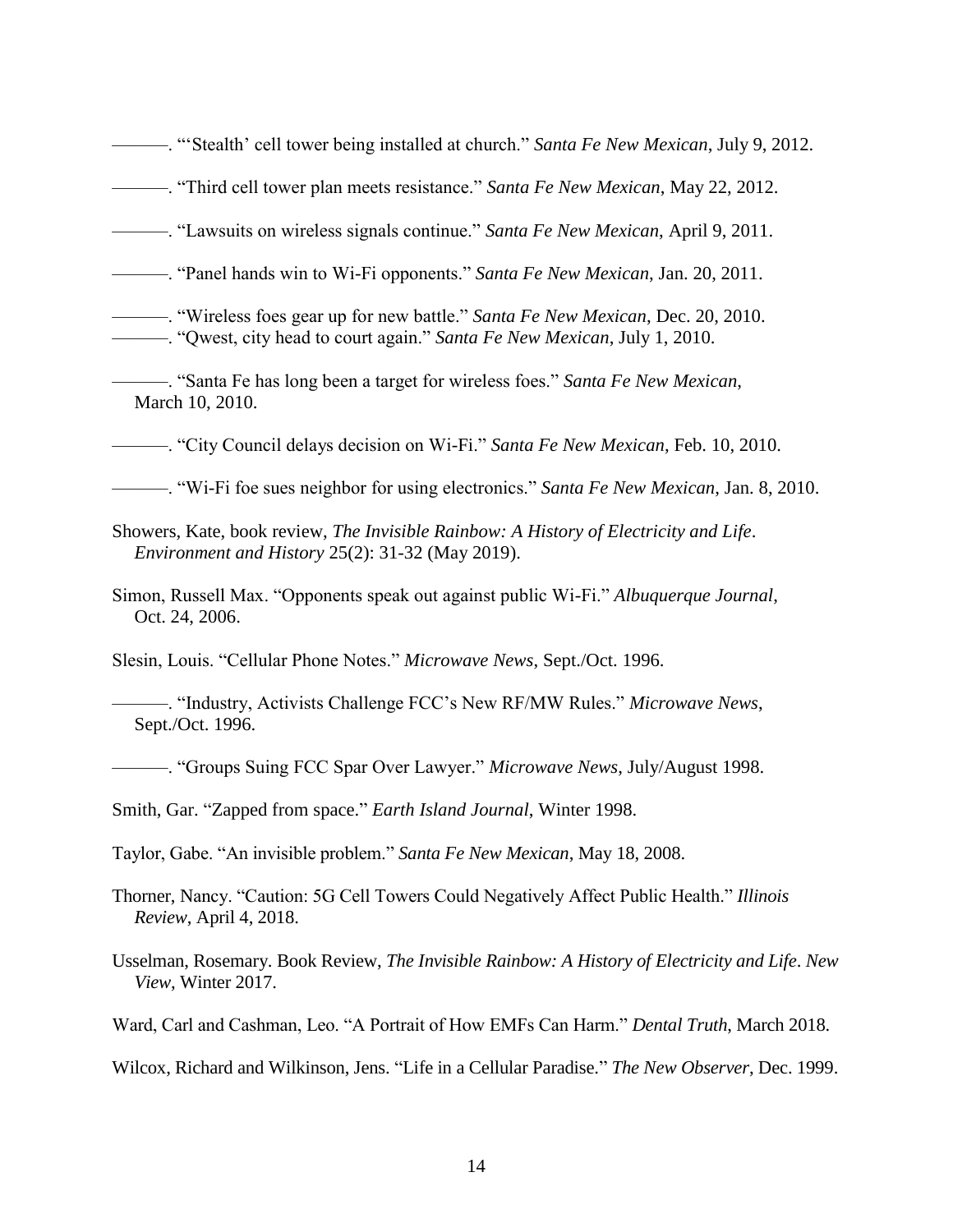Williams, Rose Marie (President, American Cancer Coalition). "Cell phone controversy." *Townsend Letter for Doctors and Patients*, June 2005. ———. "Cell phones and children." *Townsend Letter for Doctors and Patients*, July 2005.

Wood, Jennifer. Book review, *The Invisible Rainbow: A History of Electricity and Life.* <www.envirosagainstwar.org/know/read/php?itemid=20792>.

Woodard, Stephanie. "Cell phone tower to be built in botanical sanctuary." *Indian Country Today*, July 9, 2007.

Worthington, Amy. "The radiation poisoning of America." *Idaho Observer*, Sept. 2007.

## **Testimonials**

"Microwaving Our Planet: The Environmental Impact of the Wireless Revolution is an essential reference tool."

> **–** Daryl T. Bean, National President, Public Service Alliance of Canada, September 14, 1998.

"Firstenberg is to be congratulated on the quality of his publication! He also has courage to take up military technology."

> **–** Rosalie Bertell, PhD, Editor-in-Chief, *International Perspectives in Public Health*, April 1, 1999

"We feel that reading the *No Place To Hide* newsletter could extend your life with healthier years."

> **–** Jerry Mittelman, DDS, editor, *The Holistic Dental Digest*, Sept./Oct. 1999

"He is one of my valued contributors and a personal hero."

**–** Gar Smith, editor, *Earth Island Journal*, October 24, 2000

"His work is absolutely essential and eventually it will be more widely appreciated."

**–** William E. Morton, MD, PhD, Occupational and Environmental Medicine, Epidemiology, Oregon Health Sciences University, May 1, 2001

"Your cause is a most important one, without any doubt. You mustn't give up."

**–** Teddy Goldsmith, founder, *The Ecologist*, July 27, 2001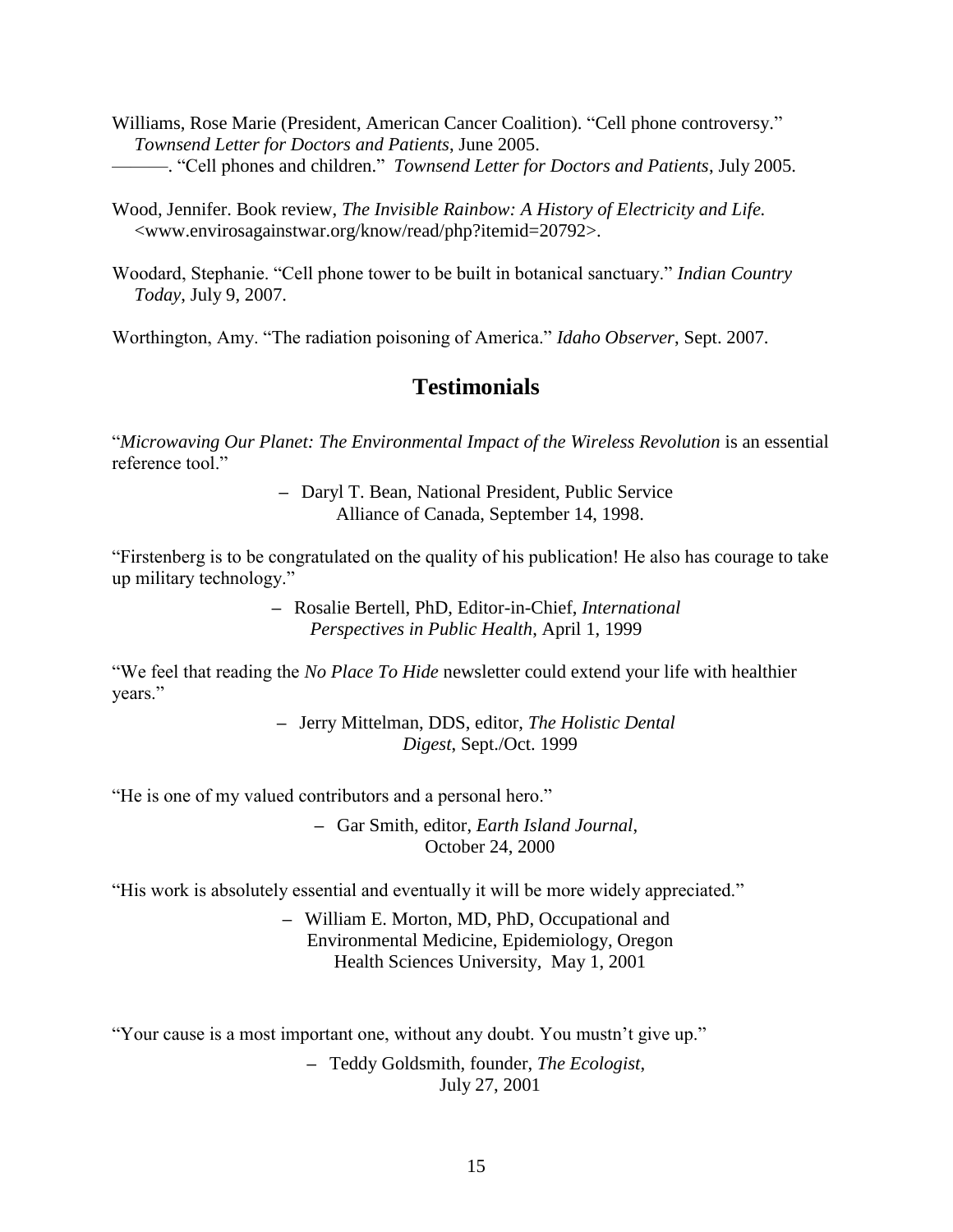"At age 81, it's normal for me to start losing my memory. But everybody I tell this to, says, 'Well, I seem to be losing my memory, too.' And I tell them about the work of Arthur Firstenberg."

**–** Pete Seeger, April 21, 2000

"Firstenberg is a pioneer in the sense that Rachel Carson was a pioneer."

**–** Chellis Glendinning, PhD, author of *When Technology Wounds*, March 17, 2007

"*The Invisible Rainbow*, which as a medical doctor I found hard to put down, explores the relationship between electricity and life from beginning to end: from the early eighteenth century to today, and from the point of view of the physician, the physicist, and the average person in the street. Firstenberg makes a compelling case that the major diseases of civilization—heart disease, diabetes, and cancer—are in large part related to the pollution of our world by electricity."

> **–** Bradley Johnson, M.D. Amen Clinic, San Francisco

"*The Invisible Rainbow* is wonderful. Firstenberg has done his research thoroughly. His book is easily readable and provocative while being entertaining. A remarkable contribution."

> – David O. Carpenter, M.D. Director, Institute for Health and the Environment, School of Public Health, State University of New York at Albany

"I found *The Invisible Rainbow* to be a mystery unfolding and could not put it down… This book is very, very important."

> – Sandy Ross, Ph.D. President, Health and Habitat, Inc.

"I was stunned by *The Invisible Rainbow*. It is an extremely valuable document about an increasingly widespread environmental health risk to which we are all exposed. I am overwhelmed with admiration for what Firstenberg has accomplished."

> – William E. Morton, M.D., Dr.P.H. Professor Emeritus, Oregon Health Sciences University

"*The Invisible Rainbow* is a game changer. I couldn't put it down. It's a grand overview of overelectrification and it's effects on biology. It's well written and researched. Arthur is a scientist and a journalist. He's a great story teller."

> – Shelley Masters, artist Sonoma, California

"*The Invisible Rainbow: A History of Electricity and Life*, by Arthur Firstenberg, is not only a marvelous opus. It is one of those once-in-a-millennium books that turn into classics. Easy to read, hard to put down, sublimely poetic, and scientifically rigorous, with a bibliography almost one-third the size of the book itself, this is a history of electricity which has never been told."